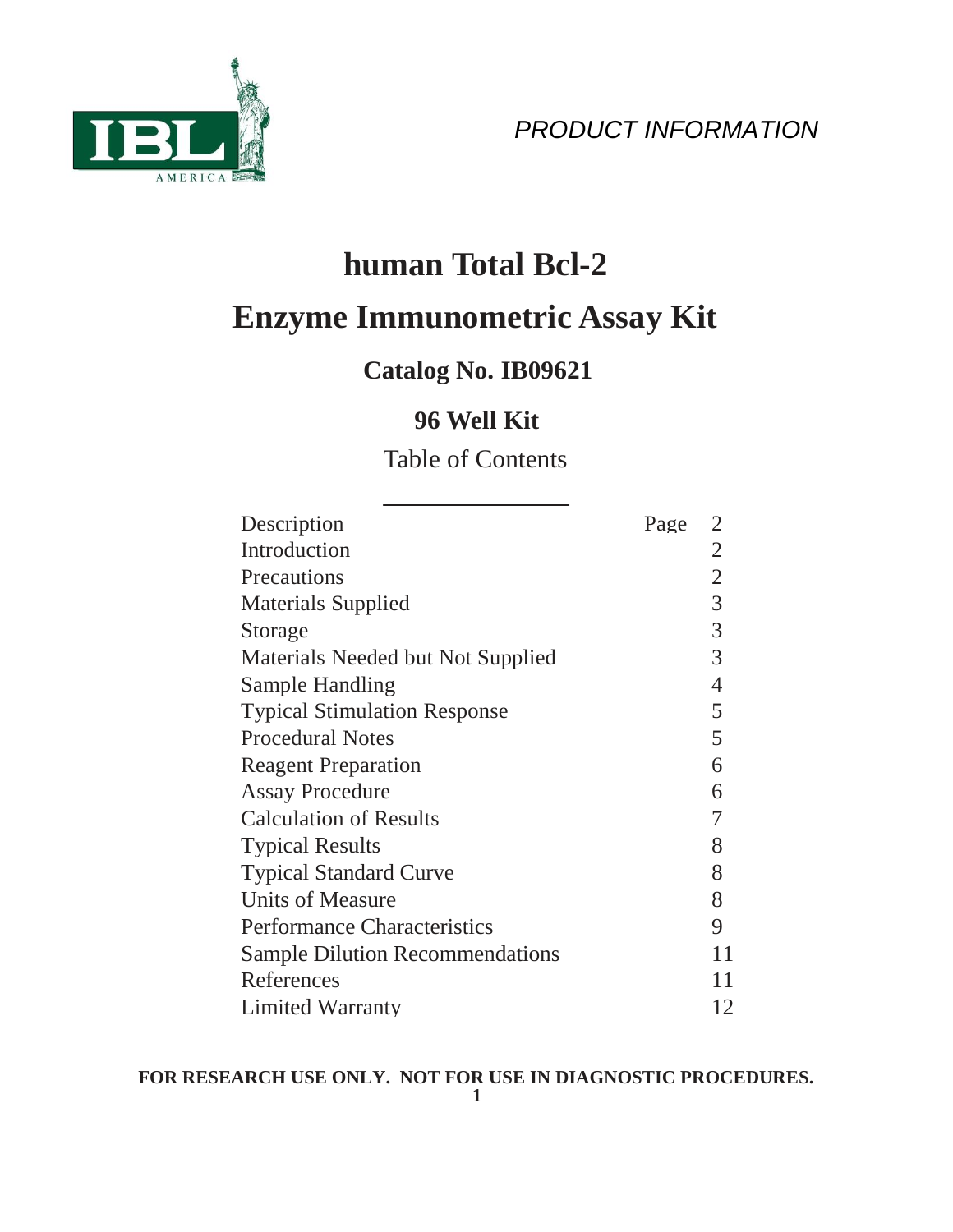#### **Description**

The IBL-America human Total Bcl-2 Enzyme Immunometric Assay (EIA) kit is a complete kit forthe determination of Bcl-2 in cell lysates. Please read the complete kit insert before performing this assay. The kit uses a monoclonal antibody to human Bcl-2 immobilized on a microtiter plate to bind the Bcl-2 in the standards or sample. A recombinant human Bcl-2 Standard is provided in the kit. After a short incubation, the excess sample or standard is washed out and a biotinylated monoclonal antibody to Bcl-2 is added. This antibody binds to the Bcl-2 captured on the plate. After a short incubation, the excess antibody is washed out and streptavidin conjugated to Horseradish peroxidase is added, which binds to the biotinylated monoclonal Bcl-2 antibody. Excess conjugate is washed out and substrate is added. After a short incubation, the enzyme reaction is stopped and the color generated is read at 450 nm. The measured optical density is directly proportional to the concentration of Bcl-2 in either standards or samples. For further explanation of the principles and practices of immunoassays please see the excellent books by Chard<sup>1</sup> or Tijssen<sup>2</sup>.

#### **Introduction**

Bcl-2 (B-cell lymphoma 2) is an oncogenic protein that inhibits apoptosis. It is located within the mitochondrial membrane, endoplasmic reticulum and nuclear envelope<sup>3</sup>. Bcl-2 is encoded by a 230 kb gene that results in a 24-26 kDa protein<sup>4</sup>. Bakhshi first identified Bcl-2 as an apoptotic protooncogene while studying chromosomal translocations in human follicular lymphomas<sup>5</sup>. At approximately the same time Tsujimoto and Croce made the same observation. The function of Bcl-2 was first described by Vaux when it was demonstrated that it promoted the survival of factor dependent cells 6 . Bcl-2 overexpression has been implicated in a wide variety of malignancies including (but not limited to) breast, prostate, skin, colon and pancreatic cancers 7 . Related anti-apoptotic proteins include Bcl-xL, Mcl-1 and Bcl-w. Pro-apoptotic proteins in the Bcl-2 family include Bax, BAD, Bak, Blk and Bid<sup>8</sup>.

#### **Precautions**

FOR RESEARCH USE ONLY. NOT FOR USE IN DIAGNOSTIC PROCEDURES.

- 1. Stop Solution 2 is a 1N hydrochloric acid solution. This solution is caustic; care should be taken in use.
- The activity of the Horseradish peroxidase conjugate is affected by nucleophiles such as azide, cyanide and hydroxylamine. 2.
- We test this kit's performance with a variety of buffers, however high levels of interfering substances may cause variation in assay results. **For best results, samples should be prepared in the buffers recommended and included in this kit**. 3.
- The human Bcl-2 Standard provided should be stored at or below 4.
- -20C and handled with care because of the known and unknown effects of Bcl -2.
- Standards and samples must be prepared in polypropylene tubes. **Preparation in glass will result in decreased protein stability.** 5.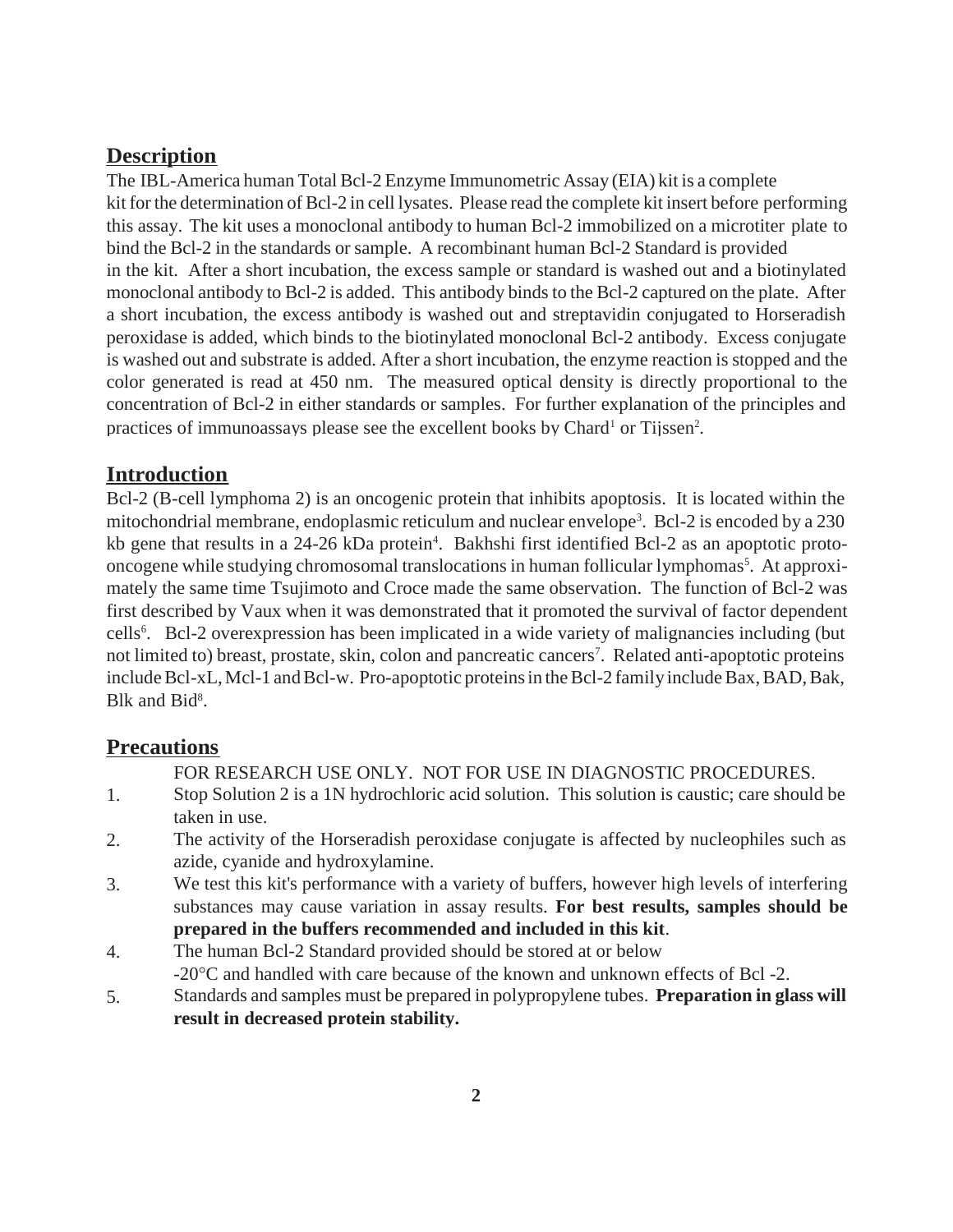## **Materials Supplied**

- **1. human Bcl-2 Microtiter Plate, One Plate of 96 Wells** A plate using break-apart strips coated with a mouse monoclonal antibody specific to human Bcl-2. **Total Bcl-2 EIA Antibody, 10 mL** A yellow solution of biotinylated monoclonal antibody to Bcl-2. **Assay Buffer 13, 110 mL** Tris buffered saline containing proteins, detergents and protease inhibitor. **2. 3.**
- **Total Bcl-2 EIA Conjugate, 10 mL** A blue solution of streptavidin conjugated to Horseradish peroxidase. **4.**
- **Wash Buffer Concentrate, 100 mL** Tris buffered saline containing detergents. **5.**
- **human Bcl-2 Standard, 2 vials 6.**

Two vials each containing 1,200 pg of lyophilized recombinant human Bcl-2.

- **TMB Substrate, 10 mL** A solution of 3,3',5,5' tetramethylbenzidine (TMB) and hydrogen peroxide. **Protect from prolonged exposure to light. 7.**
- **Stop Solution 2, 10 mL** A 1N solution of hydrochloric acid in water. K eep tightly capped. Caution: **Caustic. 8.**
- **Cell Lysis Buffer 2, 100 mL** 1 mM EDTA, 6 M Urea, 0.5% Triton X -100, 0.005% Tween 20 in Phosphate Buffered Saline. **9.**
- **human Total Bcl-2 Assay Layout Sheet, 1 each 10.**
- **Plate Sealer, 3 each 11.**

# **Storage**

All components of this kit, except the human Bcl-2 Standard, are stable at  $4^{\circ}$ C until the kit's expiration date. The human Bcl-2 Standard **must** be stored at or below -20C.

# **Materials Needed but Not Supplied**

- 1. Deionized or distilled water.
- 2. Phenylmethylsulfonyl fluoride (PMSF), Sigma # P7626 or equivalent.
- 3. Protease inhibitor cocktail (PIC), Sigma # P8340 or equivalent**.**
- 4. Precision pipets for volumes between 100  $\mu$ L and 1,000  $\mu$ L.
- 5. Repeater pipet for dispensing  $100 \mu L$ .
- 6. Disposable beakers for diluting buffer concentrates.
- 7. Graduated cylinders.
- 8. A microplate shaker.
- 9. Adsorbent paper for blotting.
- 10. Microplate reader capable of reading at 450 nm, preferably with correction between 570 nm and 590 nm.
- 11. Graph paper for plotting the standard curve.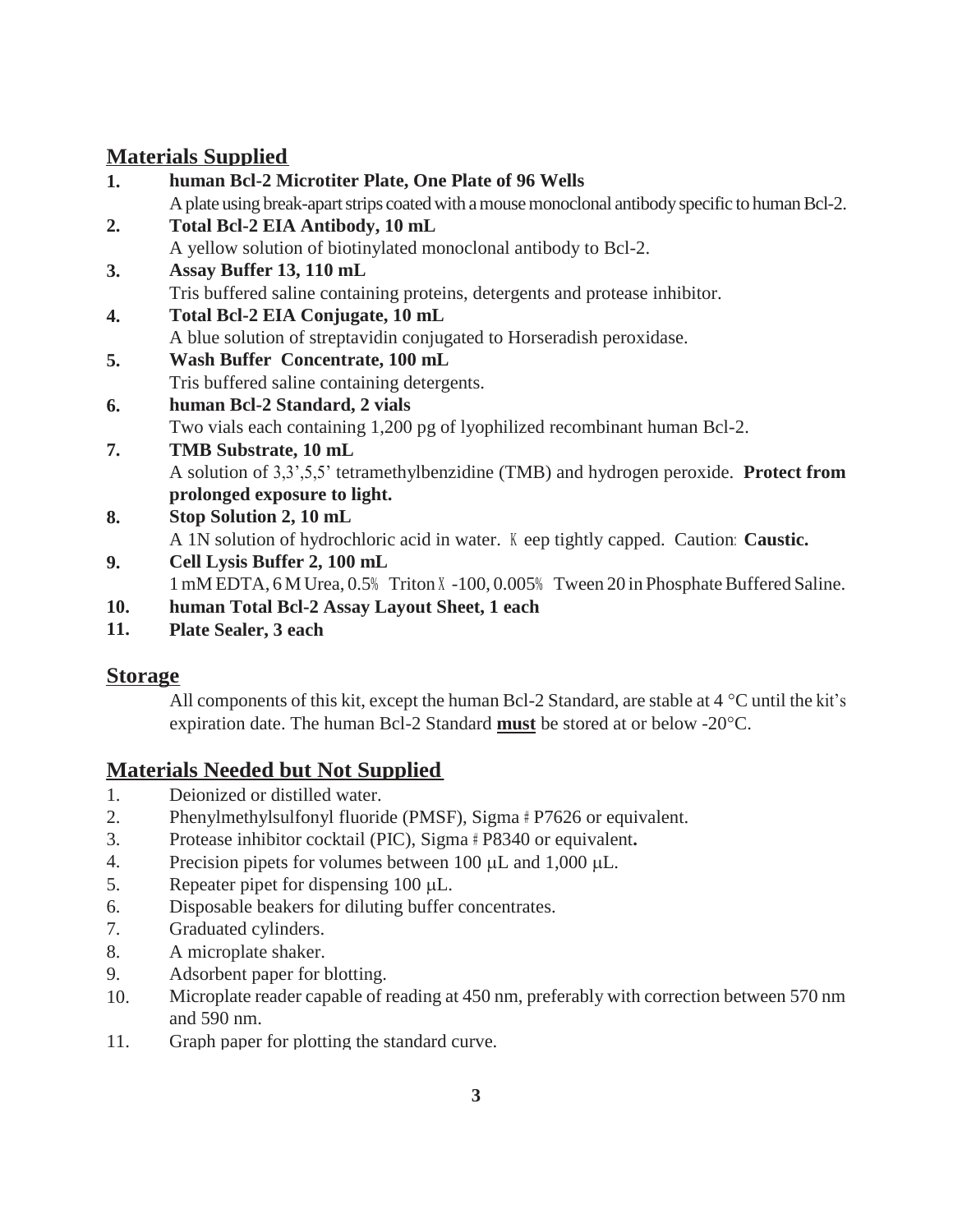#### **Sample Handling**

This assay kit is compatible with Bcl-2 samples in a wide range of cell lysates and buffers. Samples diluted sufficiently into Assay Buffer 13 plus Inhibitors (see Reagent Preparation, page 5, # 2) can be read directly from a standard curve. Please refer to the Sample Recovery recommendations on page 11 for details of suggested dilutions. It is recommended that all samples be lysed with the provided Cell Lysis Buffer 2 modified by the addition of PMSF and PIC immediately prior to use (See Reagent Preparation, page 6, # 4). Samples lysed in this modified Cell Lysis Buffer 2 must be diluted at least 1: 40 with Assay Buffer 13 plus Inhibitors prior to assaying. Note that this dilution is based on the lysis of 2 million <sup>J</sup> urkat cells per mL. The 1: 40 dilution contained 50,000 cells per mL with a calculated recovery of 93.6% .

If the end user chooses to use another lysis buffer or a greater number of cells, it is up to the end **user to determine the appropriate dilution ofsamples and assay validation.** Only standard curves generated in Assay Buffer 13 plus Inhibitors should be used to calculate the concentration of Bcl-2. Samples must be stored frozen at or below -70  $\degree$ C to avoid loss of bioactive Bcl-2. Excessive freeze/ thaw cycles should be avoided. Prior to assay, frozen samples should be brought to  $4^{\circ}$ C slowly and gently mixed.

#### **<sup>J</sup> urkat Cell Lysis Experiment**

The number of J urkat cells used in this experiment were: 2.0,1.0, and 0.5 million per mL. The total protein concentrations for the 2.0, 1.0 and 0.5 million cells per mL are 0.50 mg/ mL, 0.30 mg/ mL and 0.25 mg/mL, respectively. Cells were centrifuged at 1,500 rpm for 5 minutes and the supernatant

discarded. The cell pellets were resuspended and washed with PBS. Cells were pelleted at  $1,500$ <sup>14000</sup> rpm for 5 minutes and the supernatant dicarded. The cell pellets were resuspended with modified Cell Lysis Buffer 2, vortexed and placed on ice for 5 minutes. The lysates were vortexed and centri- $\sigma$ fuged at 16,000 rpm for 15 min- $\frac{5}{8}$ utes. The supernantants were split for the Western blot and EIA to generate the data illustrated. Note that  $24 \mu L$  of sample was used per lane in the Western blot. The exposure time for development was 20 minutes. **Bcl-2 Conc. ( pg/ mL)**

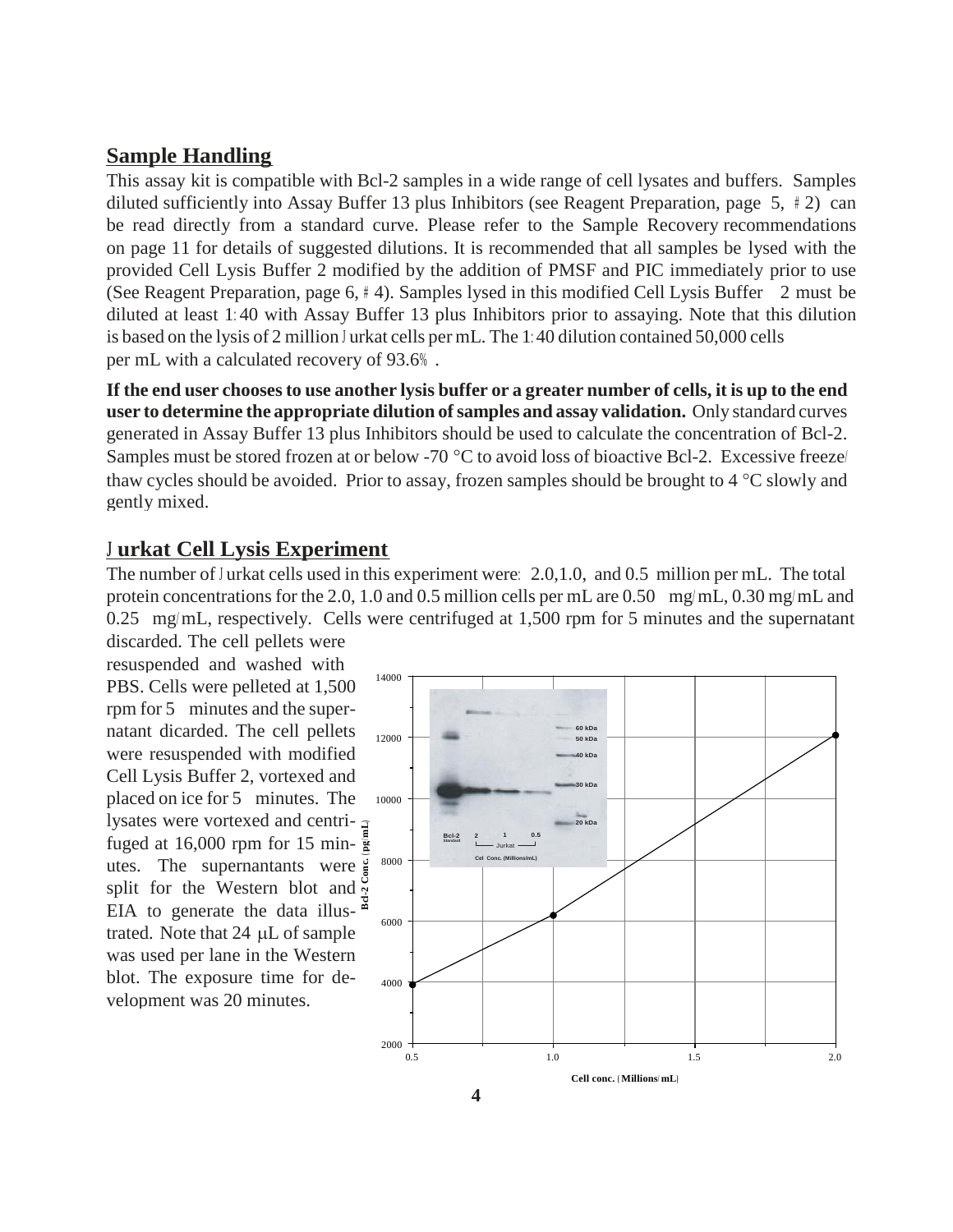#### **Procedural Notes**

- 1. Do not mix components from different kit lots or use reagents beyond the kit expiration date.
- 2. Allow all reagents to warm to room temperature for at least 30 minutes before opening.
- 3. Standards must be made up in polypropylene tubes.
- 4. Pre-rinse the pipet tip with reagent, use fresh pipet tips for each sample, standard and reagent.
- 5. Pipet standards and samples to the bottom of the wells.
- 6. Add the reagents to the side of the well to avoid contamination.
- 7. This kit uses break-apart microtiter strips, which allow the user to measure as many samples as desired. Unused wells must be kept desiccated at  $4^{\circ}$ C in the sealed bag provided. The wells should be used in the frame provided.
- **Prior to addition of antibody, conjugate and substrate, ensure thatthere is no residual wash**  8. **buffer in the wells. Any remaining wash buffer may cause variation in assay results.**

## **Reagent Preparation**

#### **1. Wash Buffer**

Prepare the Wash Buffer by diluting 50 mL of the supplied concentrate with 950 mL of deionized water. This can be stored at room temperature until the kit expiration, or for 3 months, whichever is earlier.

#### **Assay Buffer 13 plus Inhibitors 2.**

Immediately prior to use in the assay, PMSF and PIC must be added to the buffer. If using Sigma Protease Inhibitor Cocktail (PIC)  $\#P8340$ , add 0.5 µL/mL PIC or equivalent concentration according to alternate vendor's specification sheet. Add PMSF, such as  $Sigma \# P7626$ , to a final concentration of 1 mM.**This modified Assay Buffer 13 must be used for standard reconstitution and all sample and standard dilutions to ensure optimal integrity of human Bcl-2. Fresh Assay Buffer 13 plus Inhibitors must be made for each assay.**

#### **human Bcl-2 Standards 3.**

Allow the lyophilized human Bcl-2 Standard to warm to room temperature. Add 1 mL of Assay Buffer 13 plus Inhibitors to the lyophilized Bcl-2 vial and vortex. Wait 5 minutes and vortex again prior to use. Label the vial standard  $\# 1$ . Label six 12 x 75 mm polypropylene tubes  $\# 2$  through  $\#$  7. Pipet 500 µL of Assay Buffer 13 plus Inhibitors into tube  $\#$  2 through  $\#$  7. Add 500 µL of reconstituted standard  $\# 1$  to tube  $\# 2$  and vortex. Add 500  $\mu$ L of tube  $\# 2$  to tube  $\# 3$  and vortex thoroughly. Continue this for tubes  $#4$  through  $#7$ .

The concentrations of human total Bcl-2 in standard vial# 1 and tubes # 2 through # 7 will be **1,200, 600, 300, 150, 75, 37.5 and 18.8 pg/ mL, respectively. See human Total Bcl-2 Assay Layout Sheet for dilution details.**

**Reconstituted and diluted standards should be used within 60 minutes of preparation.** 

**Discard any unused reconstituted standard and subseq uent dilutions.**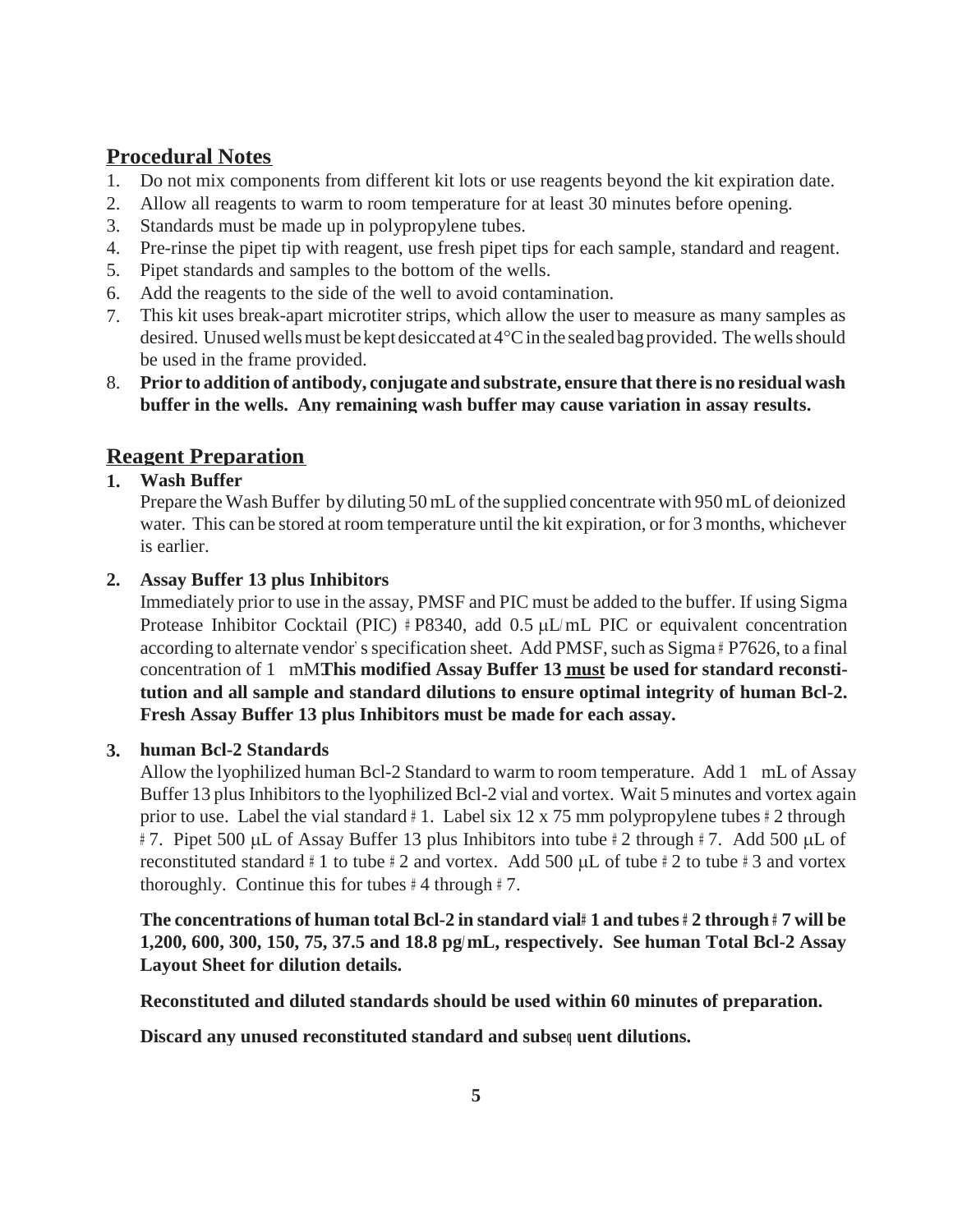#### **4. Cell Lysis Buffer 2**

Allow buffer to come to room temperature. Ensure that it is completely in solution prior to use. Immediately prior to use in assay, PMSF and PIC must be added to buffer. If using Sigma Protease Inhibitor Cocktail (PIC)  $# P8340$ , add 0.5 µL/mL PIC or equivalent concentration according to alternate vendor's specification sheet. Add PMSF, such as Sigma# P7626, to a final concentration of 1 mM.**Fresh modified Cell Lysis Buffer 2 must be made for each assay.**

#### **Assay Procedure**

#### **Bring all reagents to room temperature for at least 30 minutes prior to opening.**

#### **All standards, controls and samples should be run in duplicate.**

- 1. Referto theAssayLayoutSheetto determine the number ofwellsto be used and put anyremaining wells with the desiccant back into the pouch and seal. Store unused wells at  $4^{\circ}$ C.
- 2. Pipet 100  $\mu$ L of Assay Buffer 13 plus Inhibitors into the S0 (0 pg/mL standard) wells.
- 3. Pipet 100  $\mu$ L of standards # 1 through # 7 into the appropriate wells.
- 4. Pipet  $100 \mu L$  of the samples into the appropriate wells.
- Tap the plate gently to mix the contents. 5.
- Seal the plate and incubate at room temperature on a plate shaker for 1 hour at ~ 500 rpm. 6.
- 7. Empty the contents of the wells and wash by adding 400 µL of wash solution to every well. Repeat the wash 3 more times for a total of **4 washes**. After the final wash, empty or aspirate the wells and firmly tap the plate on a lint free paper towel to remove any remaining wash buffer.
- 8. Pipet 100 µL of yellow Antibody into each well, except the Blank.
- 9. Seal the plate and incubate at room temperature on a plate shaker for 1 hour at  $\sim$  500 rpm.
- 10. Empty the contents of the wells and wash by adding 400 µL of wash solution to every well. Repeat the wash 3 more times for a total of **4 washes**. After the final wash, empty or aspirate the wells and firmly tap the plate on a lint free paper towel to remove any remaining wash buffer.
- 11. Add 100 µL of blue Conjugate to each well, except the Blank.
- 12. Seal the plate and incubate at room temperature on a plate shaker for 30 minutes at  $\cdot$  500 rpm.
- 13. Empty the contents of the wells and wash by adding 400 µL of wash solution to every well. Repeat the wash 3 more times for a total of **4 washes**. After the final wash, empty or aspirate the wells and firmly tap the plate on a lint free paper towel to remove any remaining wash buffer.
- 14. Pipet 100 µL of Substrate Solution into each well.
- 15. Incubate for 30 minutes at room temperature on a plate shaker at ~ 500 rpm.
- 16. Pipet 100 µL Stop Solution to each well.
- 17. Blank the plate reader against the Blank wells, read the optical density at 450 nm, preferably with correction between 570 and 590 nm. If the plate reader is not able to be blanked against the Blank wells, manually subtract the mean optical density of the Blank wells from all the readings.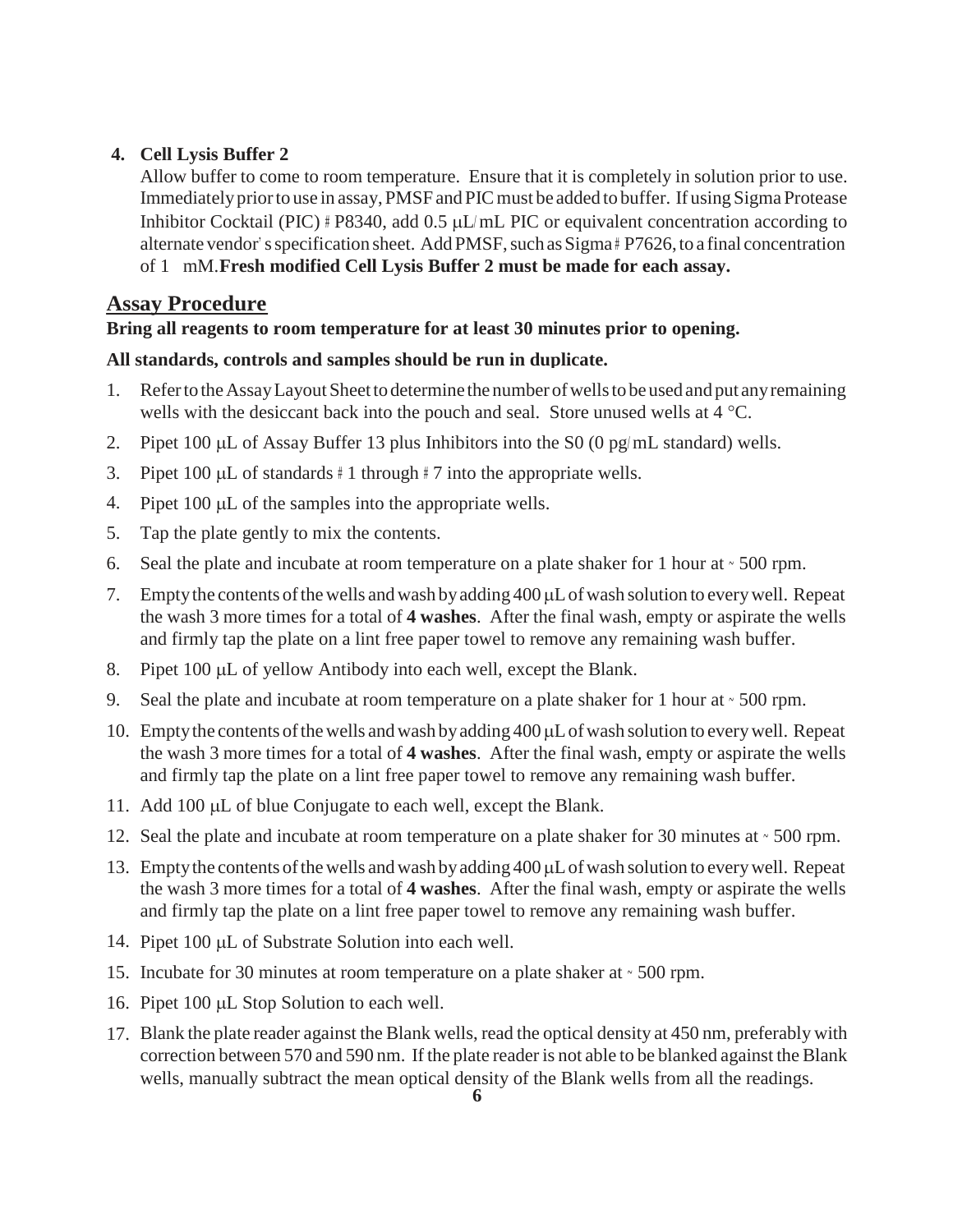#### **Calculation of Results**

Several options are available for the calculation of the concentration of Bcl-2 in the samples. We recommend that the data be handled by an immunoassay software package utilizing a 4-parameter logistic curve fitting program. If data reduction software is not readily available, the concentration of Bcl-2 can be calculated as follows:

1. Calculate the average net Optical Density (OD) bound for each standard and sample by subtracting the average Blank OD from the average OD for each standard and sample.

Average Net OD = Average OD - Average Blank OD

2. Using linear graph paper, plot the Average Net OD for each standard versus human Bcl-2 concentration in each standard. Approximate a straight line through the points. The concentration of Bcl-2 in the unknowns can be determined by interpolation.

#### **Typical Results**

The results shown below are for illustration only and **should not** be used to calculate results from another assay.

| Sample         | <b>Average OD</b> | Net OD | human Bcl-2<br>(pq/mL) |
|----------------|-------------------|--------|------------------------|
| <b>Blank</b>   | (0.078)           |        |                        |
| S <sub>0</sub> | 0.138             | 0.060  | $\boldsymbol{0}$       |
| S <sub>1</sub> | 3.245             | 3.167  | 1,200                  |
| S <sub>2</sub> | 1.886             | 1.808  | 600                    |
| S <sub>3</sub> | 0.931             | 0.853  | 300                    |
| S <sub>4</sub> | 0.565             | 0.487  | 150                    |
| S <sub>5</sub> | 0.340             | 0.262  | 75                     |
| S <sub>6</sub> | 0.234             | 0.156  | 37.5                   |
| S7             | 0.191             | 0.113  | 18.8                   |
| Unknown 1      | 2.367             | 2.289  | 795.1                  |
| Unknown 2      | 0.442             | 0.364  | 118.3                  |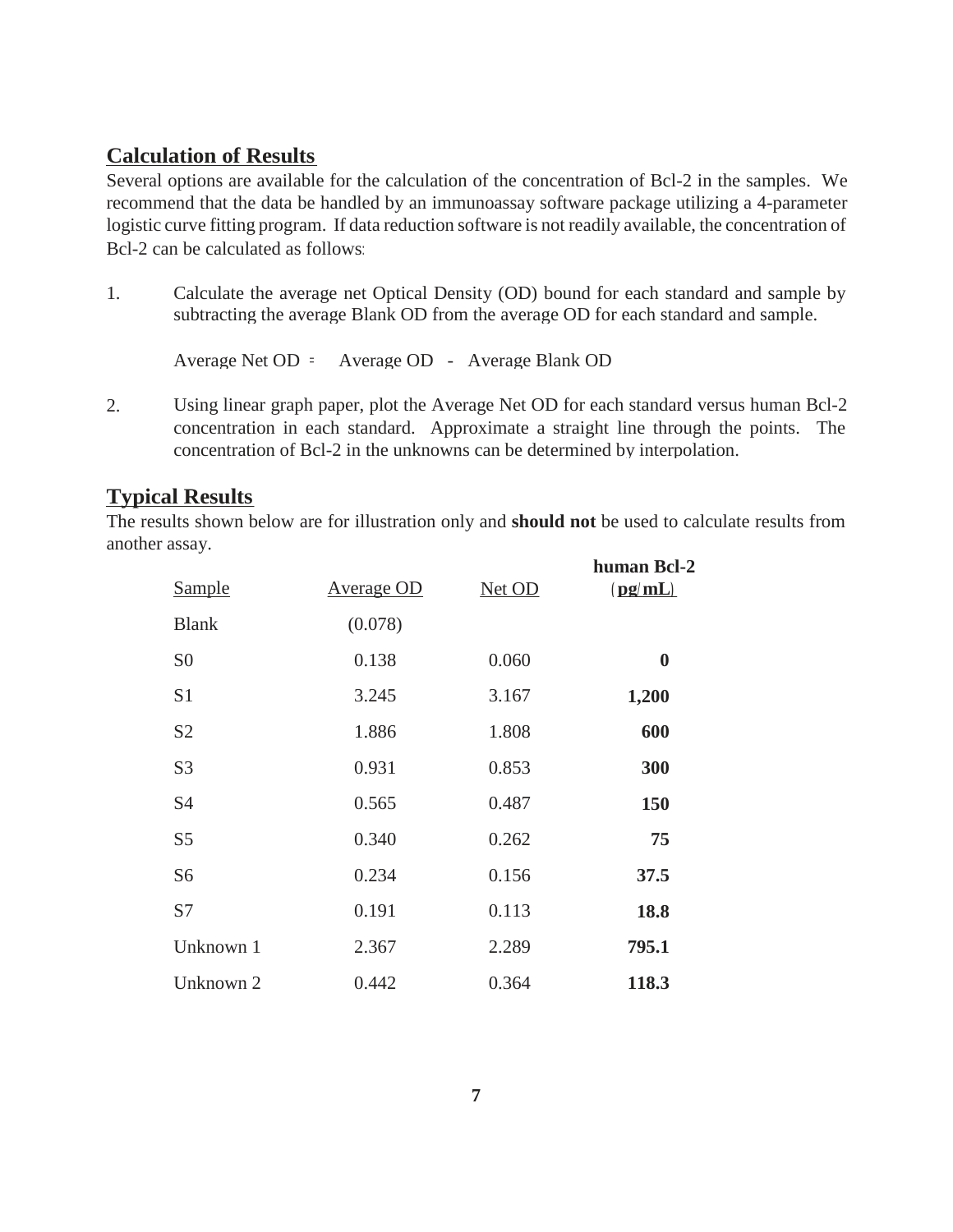## **Typical Standard Curve**

A typical standard curve is shown below. This curve **must not** be used to calculate Bcl-2 concentrations; each user must run a standard curve for each assay.



**human Total Bcl-2 Conc.( pg/ mL)**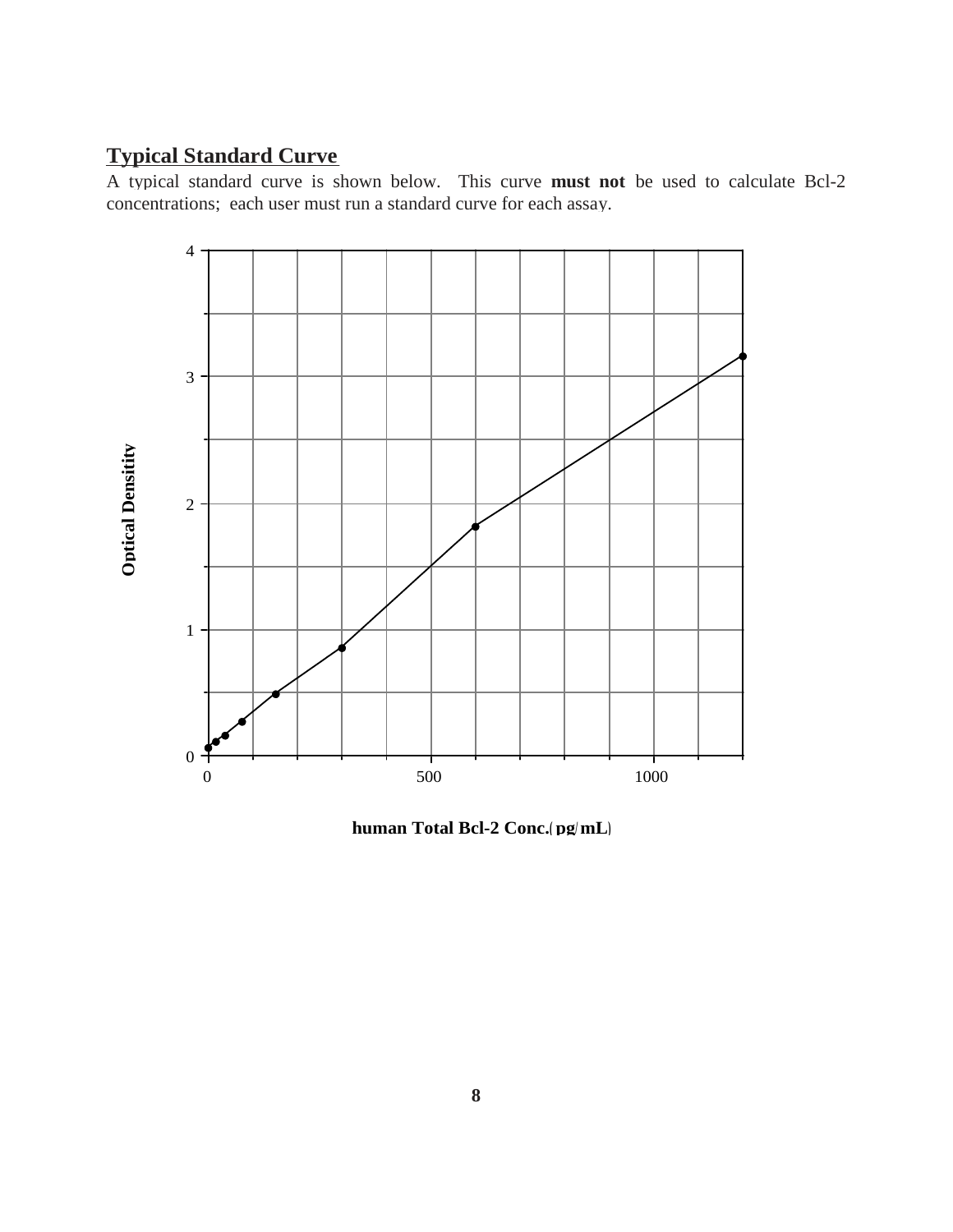#### **Performance Characteristics**

The following parameters for this kit were determined using the guidelines listed in the National Committee for Clinical Laboratory Standards (NCCLS) Evaluation Protocols<sup>9</sup>.

### **Sensitivity**

Sensitivity was calculated by determining the average optical density bound for sixteen (16) wells run with 0 pg/ mL Standard, and comparing to the average optical density for sixteen (16) wells run with Standard #7. The detection limit was determined as the concentration of Bcl-2 measured at two (2) standard deviations from the 0 pg/mL Standard along the standard curve.

|                               | 0.049                                                      |                           |
|-------------------------------|------------------------------------------------------------|---------------------------|
| Sensitivity $=$               | 0.010 x 18.8 pg/mL =                                       | 3.8 $pg/mL$               |
|                               | 2 SD's of 0 pg/mL Standard = 2 x 0.005 =                   | 0.010                     |
|                               | Delta Optical Density (18.8 - 0 pg/mL) = $0.103 - 0.054 =$ | 0.049                     |
| Mean OD for Standard $\#$ 7 = |                                                            | $0.103 \pm 0.013$ (12.9%) |
| Mean OD for $S0 =$            |                                                            | $0.054 \pm 0.005$ (9.9%)  |

#### **Linearity**

A sample containing 868.5 pg/mL of human Bcl-2 was serially diluted 5 times 1:2 in the Assay Buffer 13 plus Inhibitors and measured in the assay. The data was plotted graphically as actual Bcl-2 concentration versus measured Bcl-2 concentration.

The line obtained had a slope of 0.967 with a correlation coefficient of 1.00.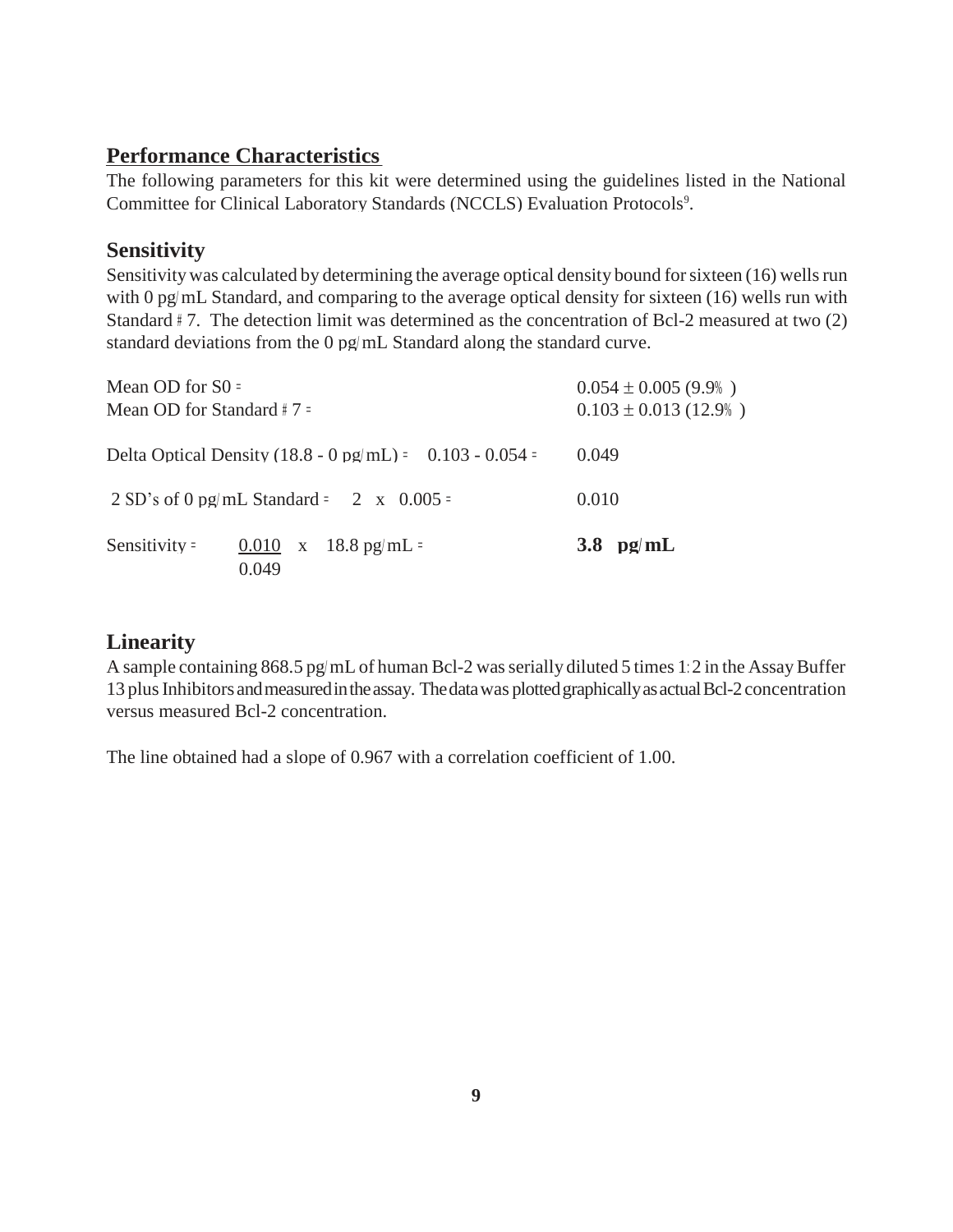## **Precision**

Intra-assay precision was determined by taking samples containing low, medium and high concentrations of Bcl-2 and running these samples multiple times (n= 24) in the same assay. Inter-assay precision was determined by measuring two samples with low and high concentrations of Bcl-2 in multiple assays (n= 10).

The precision numbers listed below represent the percent coefficient of variation for the concentrations of Bcl-2 determined in these assays as calculated by a 4 parameter logistic curve fitting program.

|        | human Bcl-2 | Intra-assay | Inter-assay |
|--------|-------------|-------------|-------------|
|        | (pg/mL)     | <b>CV</b>   | CV<br>%     |
|        |             |             |             |
| Low    | 112         | 2.9         |             |
| Medium | 403         | 2.4         |             |
| High   | 764         | 4.2         |             |
| Low    | 112         |             | 4.2         |
| Medium | 413         |             | 3.4         |
| High   | 783         |             | 3.6         |

#### **Cross Reactivities**

The cross reactivities for a number of related compounds were determined by dissolving cross reactants in assay buffer at a concentration of 12,000 pg/ mL. Theses samples were then measured in the assay.

| Compound         | <b>Cross Reactivity</b> |
|------------------|-------------------------|
| human Bcl-2      | 100%                    |
| <b>Bad</b>       | $\langle 0.01\%$        |
| <b>Bax</b>       | $\langle 0.01\%$        |
| Bid              | $\langle 0.01\%$        |
| Bcl-X L          | $< 0.01\%$              |
| cIAP1            | $\langle 0.01\%$        |
| total J NK       | $\langle 0.01\%$        |
| pTEN             | $\langle 0.01\%$        |
| Smac/DIABLO      | $\langle 0.01\%$        |
| $\beta$ -catenin | $\langle 0.01\%$        |
|                  |                         |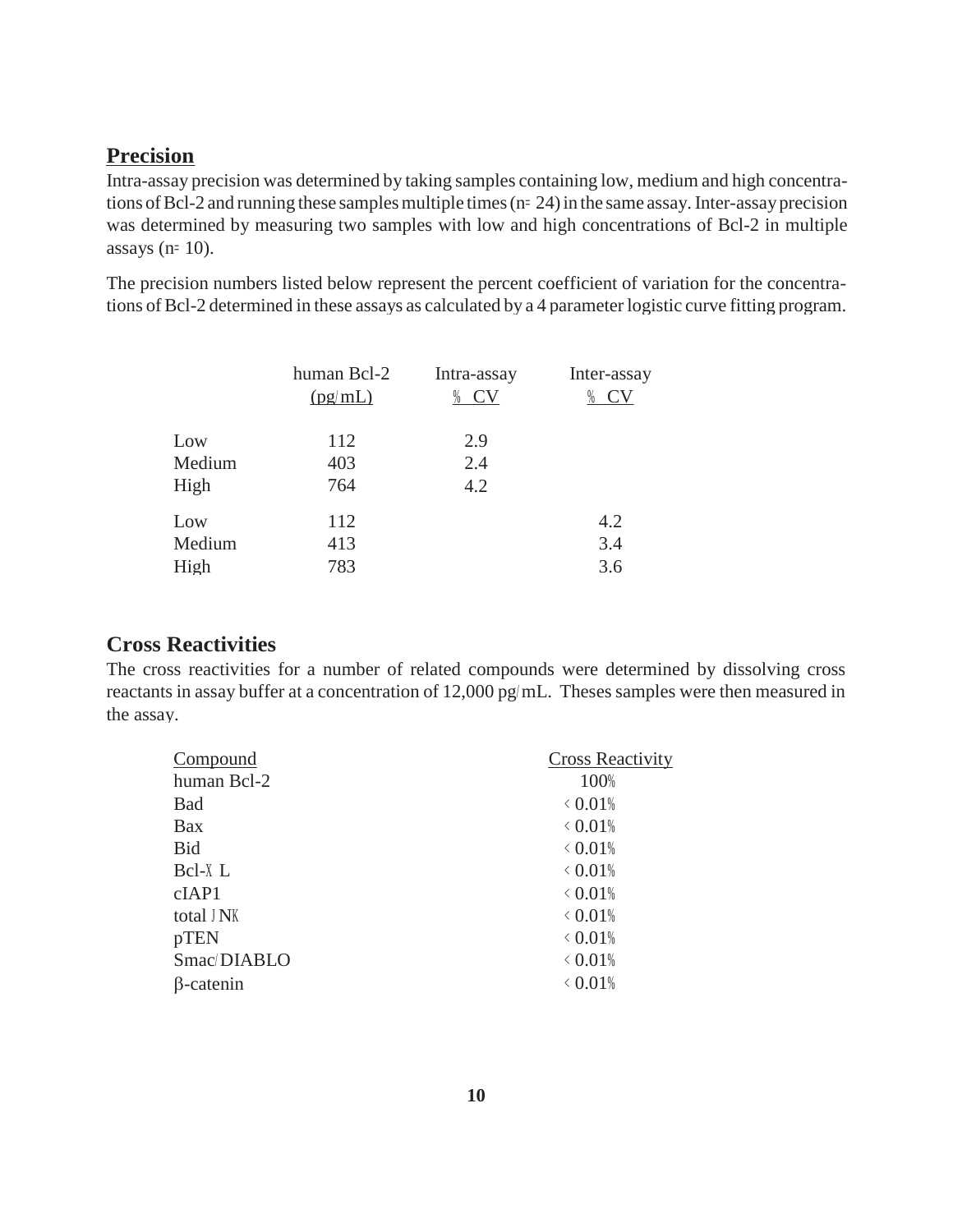#### **Sample Recoveries**

Please refer to pages 4 and 5 for Sample Handling recommendations and Standard preparation.

Bcl-2 concentrations were measured in modified Cell Lysis Buffer 2 and cell lysates. Bcl-2 was spiked into the undiluted modified Cell Lysis Buffer 2. The cells were run unspiked. These samples were then diluted with Assay Buffer 13 plus Inhibitors and assayed in the kit. The following results were obtained:

|                               |                           | Recommended       |  |
|-------------------------------|---------------------------|-------------------|--|
| <b>Sample</b>                 | $%$ Recovery <sup>*</sup> | <b>Dilution</b> * |  |
| Cell Lysis Buffer 2           | 97.6%                     | >1:40             |  |
| 2 million Jurkat cells per mL | 93.6%                     | >1:40             |  |

WARNING: If the end user chooses to not use the provided Cell Lysis Buffer 2, it is up to the **end user to determine the appropriate dilution of samples and assay validation for their chosen cell lysis buffer.**

\* See Sample Handling instructions on page 4 for details.

#### **References**

- 1. T. Chard, " An Introduction to Radioimmunoassay & Related Techniques 4th Ed." , (1990) Amsterdam: Elsevier.
- P. Tijssen, "Practice & Theory of Enzyme Immunoassays", (1985) Amsterdam: Elsevier. 2.
- <sup>J</sup> . Reed, Nature, (1997) 387: 773-776. 3.
- D.M. Hockenbery, Bioessays, (1995) 17: 631-638. 4.
- A. Bakhshi, et al., Cell, (1985) 41(3): 899-906. 5.
- D.L. Vaux, et al., Nature, (1988) 335(6189): 440-442. 6.
- D.M. Hockenbery, Proceedings of the National Academy of Sciences, (1991) 88: 6961-6965. 7.
- P. Bouillet and A. Strasser, J ournal of Cell Science, (2002) 115: 1567-1574. 8.
- National Committee for Clinical Laboratory Standards Evaluation Protocols, SC1, (1989) Villanova, PA: NCCLS. 9.